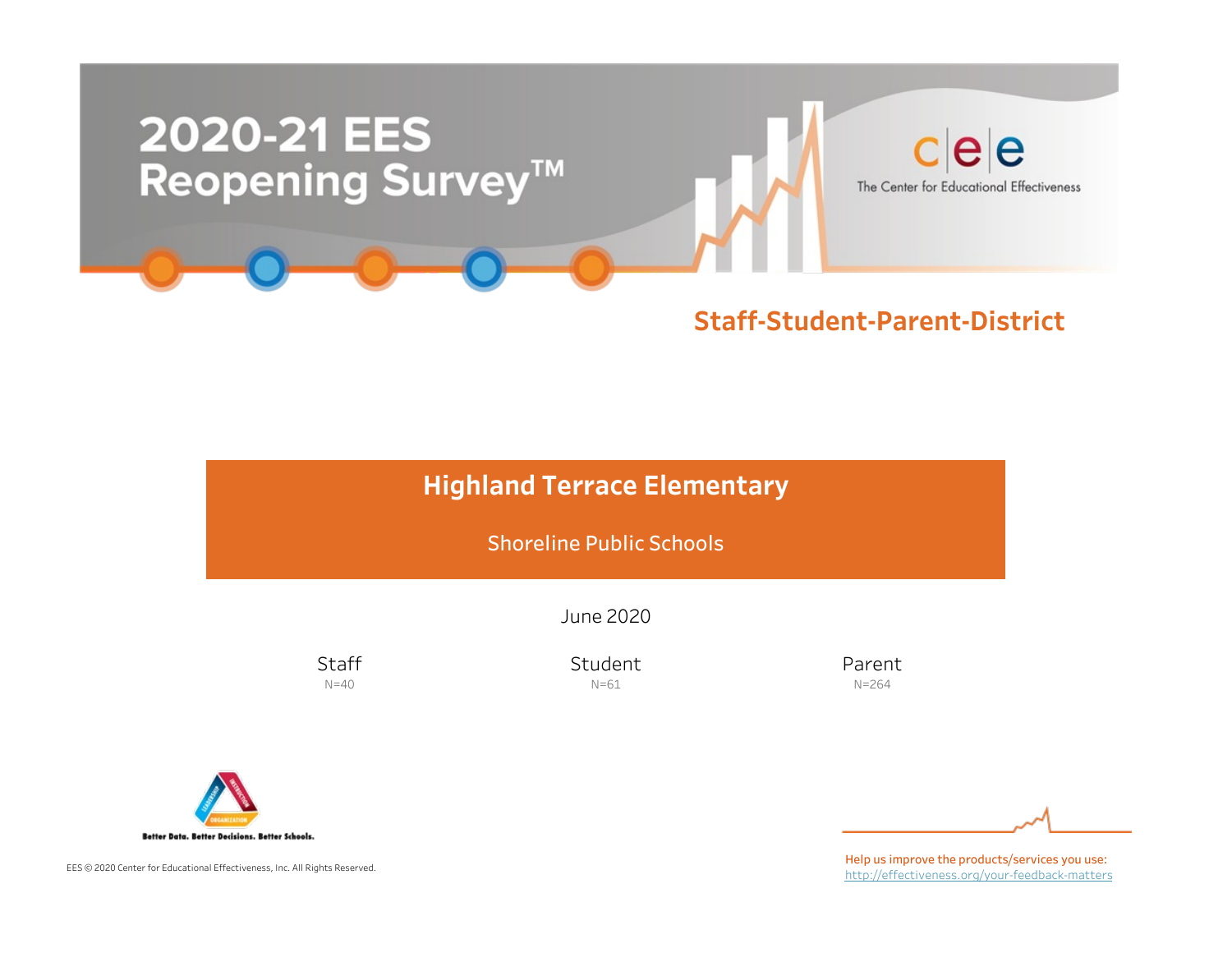### What is the most pressing need for you and your child this Fall?

|                                      |         |     | Ranked 1st Ranked 2nd Ranked 3rd Ranked 4th |     |     | Ranked 5th |
|--------------------------------------|---------|-----|---------------------------------------------|-----|-----|------------|
| In-person, teacher-lead instruction  | Student | 34% | 15%                                         | 18% | 6%  | 10%        |
|                                      | Parent  | 58% | 23%                                         | 6%  | 3%  | 1%         |
| Being with adults that care about me | Student | 11% | 10%                                         | 15% | 23% | 26%        |
| Emotional support / counseling       | Parent  | 3%  | 9%                                          | 25% | 20% | 34%        |
| Being with my friends                | Student | 34% | 24%                                         | 11% | 11% | 5%         |
| Socialization with other students    | Parent  | 28% | 49%                                         | 10% | 3%  | 2%         |
| Elective classes (art, music, etc.)  | Student | 3%  | 16%                                         | 21% | 26% | 18%        |
|                                      | Parent  | 1%  | 7%                                          | 23% | 36% | 25%        |
| Athletics and activities             | Student | 3%  | 18%                                         | 19% | 18% | 26%        |
|                                      | Parent  | 2%  | 3%                                          | 28% | 29% | 30%        |

0% 100% 100% 100% 100% Percent of Respondents

EES © 2020 Center for Educational Effectiveness, Inc. All Rights Reserved. Page 1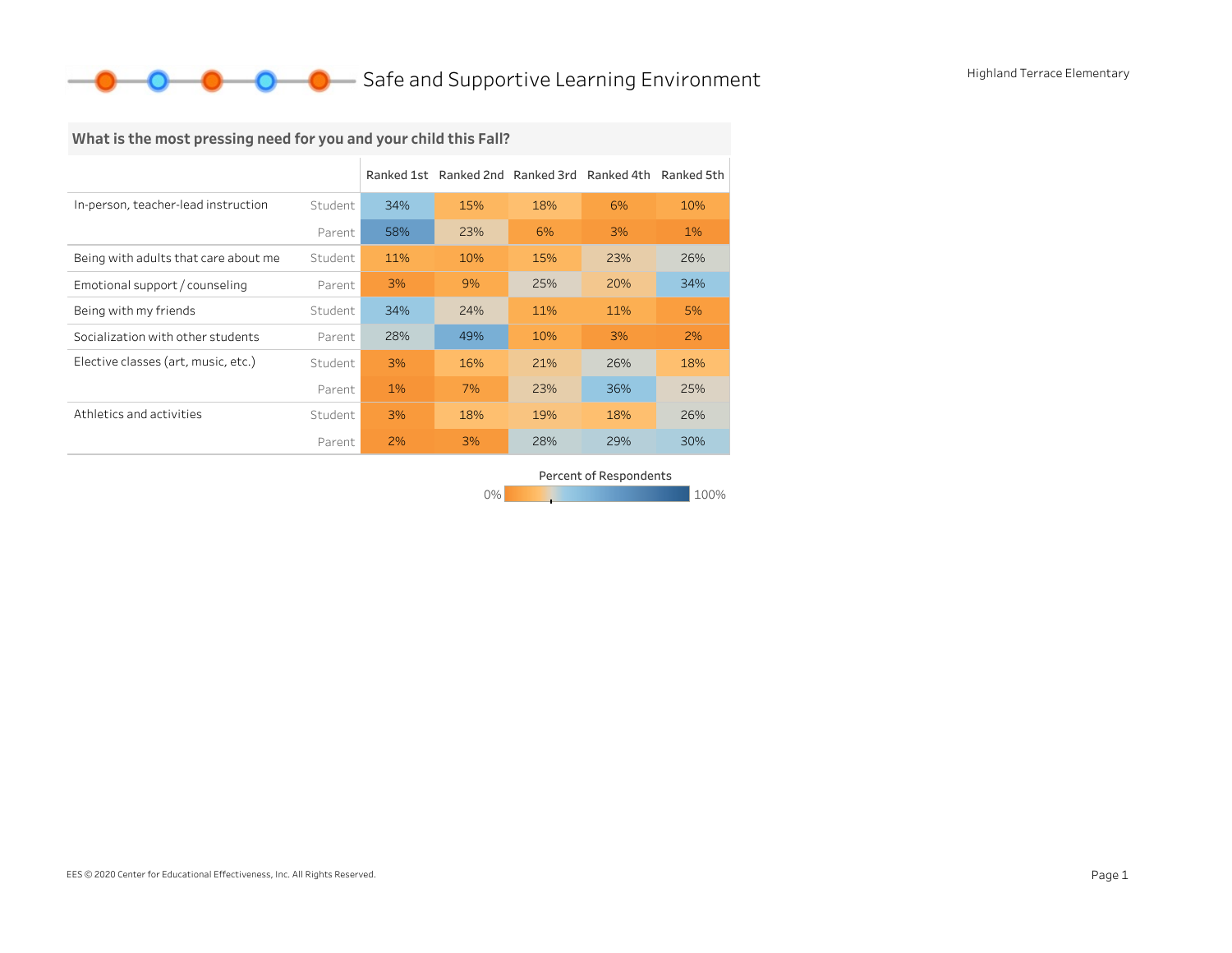

**O** Safe and Supportive Learning Environment Highland Terrace Elementary

#### What is most needed for staff and students to return to in-person school?

Total Needed/Not Needed

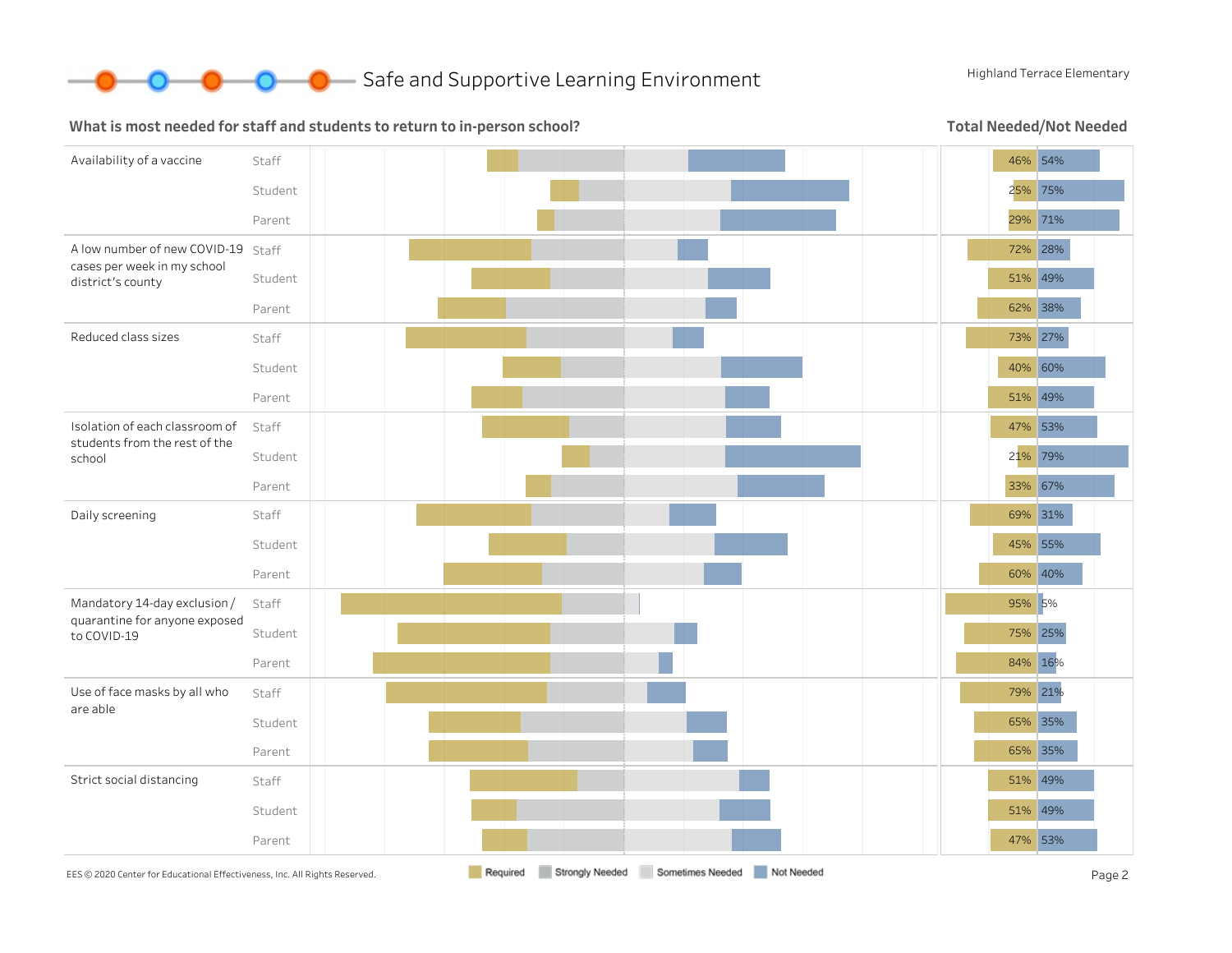

#### What is the greatest concern about returning to school?

Total Concerned/Not Concerned

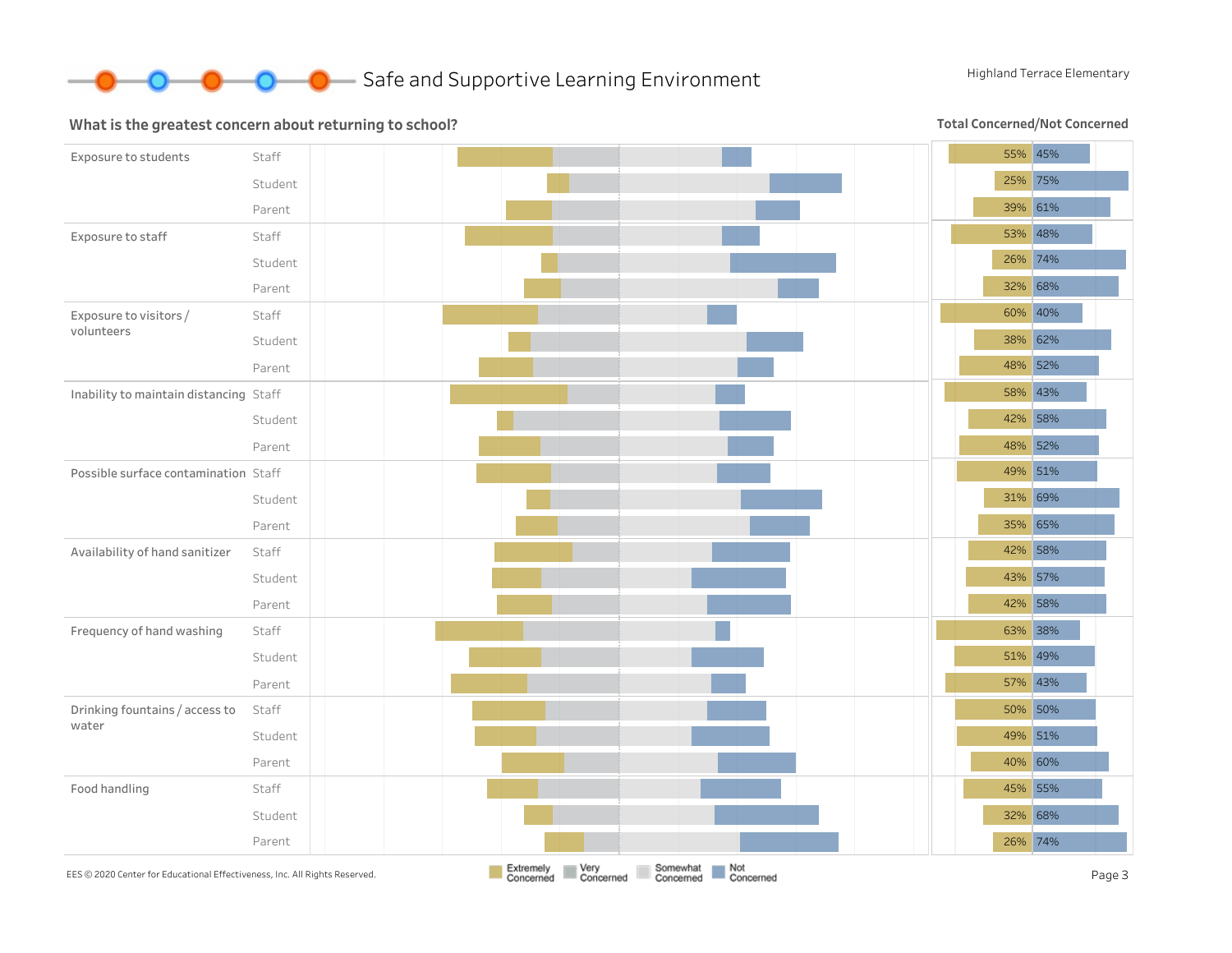### **O** Teaching and Learning: Time Management Highland Terrace Elementary

#### What helped with time management during distance learning? Blue represents highest responses.

|                                                                        | <b>Staff</b> | Student        | Parent |
|------------------------------------------------------------------------|--------------|----------------|--------|
| Call or text due date reminder                                         | 5            | 3              | 5      |
| Call or text general check in                                          | 6            | $\overline{c}$ | 18     |
| Daily learning plan provided by teacher                                | 6            | 19             | 75     |
| Email due date reminder                                                | 8            | 8              | 34     |
| Email general check in                                                 | 17           | 9              | 52     |
| Email virtual meeting reminder                                         | 16           | 12             | 71     |
| Having a single contact person from school                             | 8            | 7              | 35     |
| Learning Management Systems (i.e. Google<br>Classroom, Canvas, SeeSaw) | 19           | 33             | 132    |
| My own digital calendar                                                | 21           | 6              | 59     |
| My own paper calendar                                                  | 15           | 8              | 43     |
| Other                                                                  | 1            | 10             | 11     |
| Regular email from teacher                                             | 15           | 19             | 144    |
| Weekly learning plan provided by teacher                               | 16           | 42             | 185    |



EES©2020CenterforEducationalEffectiveness,Inc.AllRightsReserved. Page4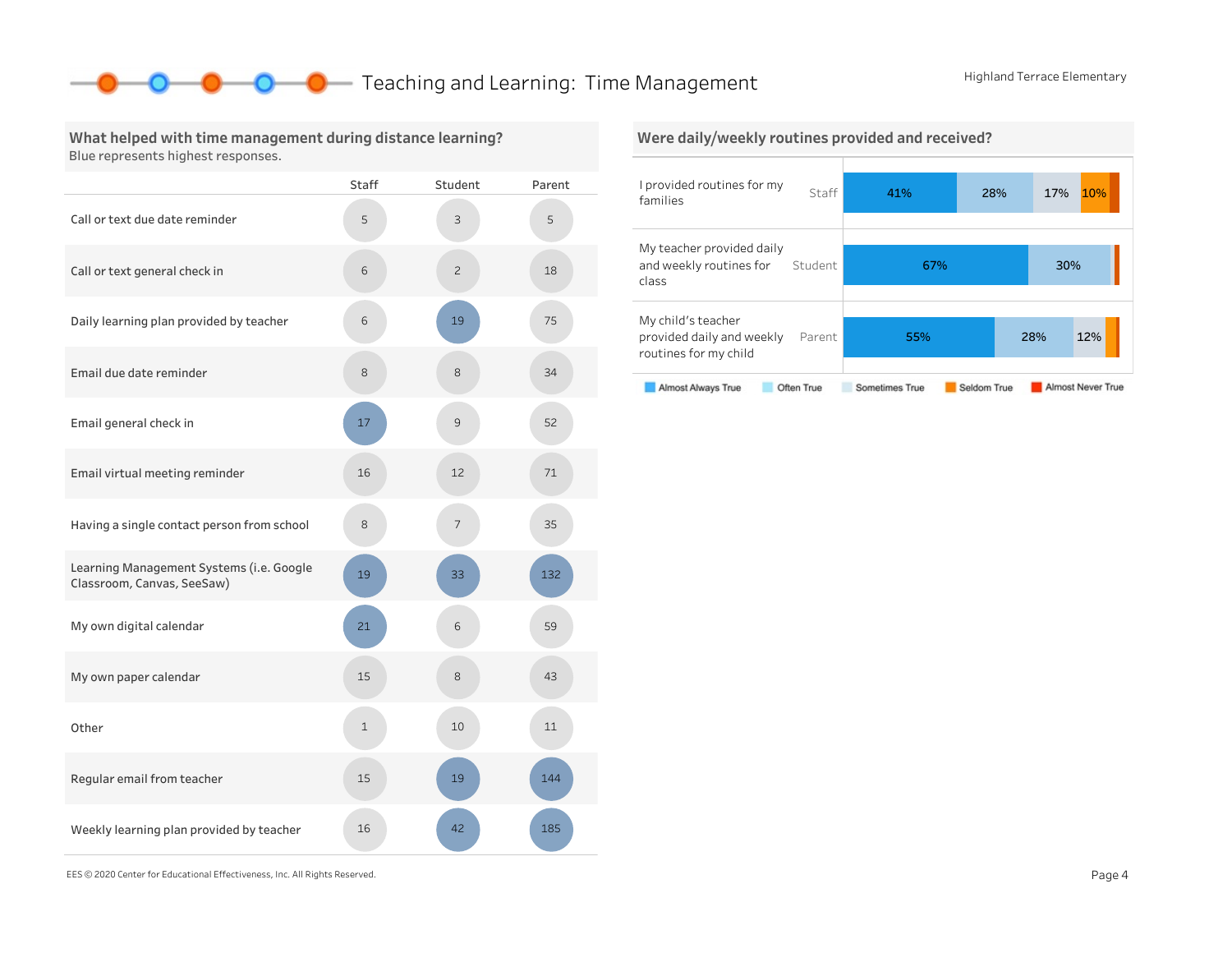### **O** Teaching and Learning: Learning Tools Highland Terrace Elementary



What Learning Tools worked well? Blue represents highest responses.

|                                                                        | <b>Staff</b>    | Student        | Parent |  |
|------------------------------------------------------------------------|-----------------|----------------|--------|--|
| Daily learning plan provided by teacher                                | $7^{\circ}$     | 16             | 68     |  |
| Email                                                                  | 15              | $\overline{4}$ | 22     |  |
| <b>Learning Games</b>                                                  | $7\overline{ }$ | $6\,$          | 72     |  |
| Learning Management Systems (i.e. Google<br>Classroom, Canvas, SeeSaw) | 21              | 21             | 116    |  |
| Learning Software (i.e. Bridges, Wonders)                              | 10              | 8              | 49     |  |
| Links to various learning tools and activities                         | 12              | 6              | 43     |  |
| Online Lessons (i.e. Kahn Academy)                                     | 10              | 23             | 89     |  |
| Other videos posted by the teacher                                     | 10              | 11             | 37     |  |
| Phone call                                                             | 5               |                | 10     |  |
| Sharing software (i.e. Flipgrid)                                       | $7^{\circ}$     | 5              | 24     |  |
| Short quizzes                                                          |                 | $\overline{7}$ | 21     |  |
| Slideshows                                                             | 5               | 5              | 12     |  |
| Video Conferencing (i.e. Zoom)                                         | 26              | 24             | 114    |  |
| Videos created by the teacher                                          | 19              | 25             | 109    |  |
| Weekly learning plan provided by teacher                               | 24              | 33             | 144    |  |





| Staff          | Student        | Parent |
|----------------|----------------|--------|
|                | $\mathbf 1$    | $17\,$ |
| $\mathsf{S}$   | 5              | 14     |
| $\overline{c}$ | 3              | 15     |
| $\mathbf 1$    | $\overline{4}$ | 37     |
| 3              | 6              | 33     |
| $\mathbf{1}$   | 9              | 48     |
| $\mathbf 1$    | 6              | 32     |
| 4              | $\overline{7}$ | 42     |
| 8              | $\overline{4}$ | $11\,$ |
| $\overline{c}$ | $\overline{4}$ | 17     |
| $\mathbf{Z}$   | $\overline{4}$ | 15     |
| $\mathbf{1}$   | $\bf8$         | 15     |
| $\mathbf 1$    | 17             | 59     |
| 4              | 8              | 45     |
| $\mathbf 1$    | $\mathbf 1$    | 20     |

EES©2020CenterforEducationalEffectiveness,Inc.AllRightsReserved. Page5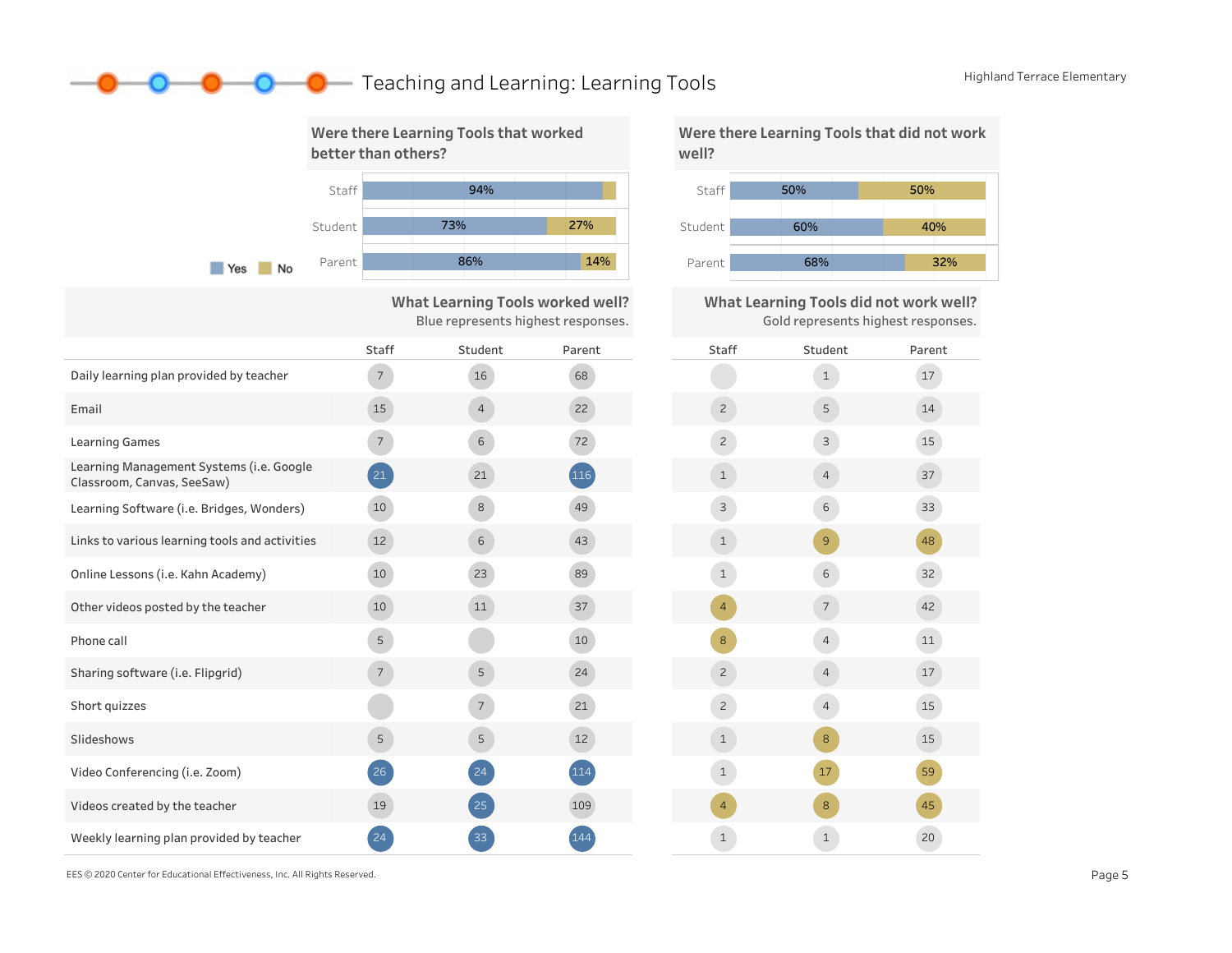## **O** Teaching and Learning **Highland Terrace Elementary**

Did our parents receive the information they needed to support student learning?



#### How effective was our instruction around learning targets?

| I understood the learning                           |        |     |     |     |         |
|-----------------------------------------------------|--------|-----|-----|-----|---------|
| goals for my child's<br>lessons                     | Parent | 14% | 29% | 33% | 12% 12% |
| I focused on the essential                          |        |     |     |     |         |
| standards and learning<br>targets from each unit of | Staff  |     | 53% | 33% |         |
| instruction                                         |        |     |     |     |         |

Did our parents access teaching videos to support their child's learning







|           | What were students' perceptions about the amount of school work |
|-----------|-----------------------------------------------------------------|
| assigned? |                                                                 |

| I had an appropriate<br>amount of school work           | Student | 28%        |  | 30% | 26% |     | 10% 7% |
|---------------------------------------------------------|---------|------------|--|-----|-----|-----|--------|
| My child had an<br>appropriate amount of<br>school work | Parent  | 17%<br>32% |  |     | 29% | 14% | 9%     |

Almost Always True Sometimes True Almost Never True Often True Seldom True

EES©2020CenterforEducationalEffectiveness,Inc.AllRightsReserved. Page6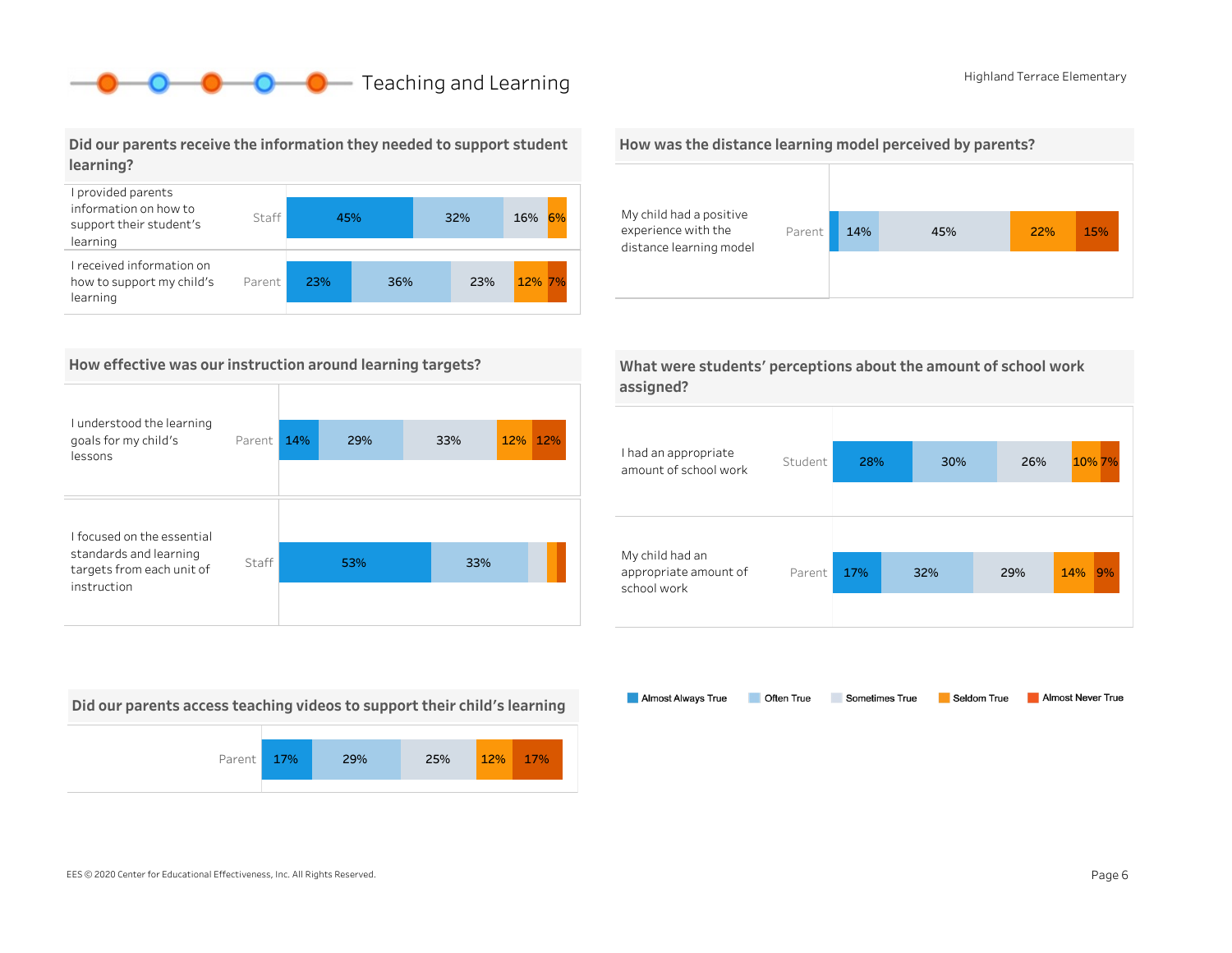### Scheduling and Staffing Highland Terrace Elementary

If not all students are able to attend school during the initial reopening, what criteria should be used to select students for in-person learning?

|                                      |         | Ranked<br>1st | Ranked<br>2nd | Ranked<br>3rd | Ranked<br>4th |  |
|--------------------------------------|---------|---------------|---------------|---------------|---------------|--|
| Age                                  | Staff   | 25%           | 43%           | 15%           | 10%           |  |
|                                      | Student | 23%           | 24%           | 18%           | 15%           |  |
|                                      | Parent  | 32%           | 23%           | 19%           | 17%           |  |
| <b>Instructional Content</b>         | Staff   | 5%            | 15%           | 58%           | 18%           |  |
|                                      | Student | 13%           | 18%           | 39%           | 13%           |  |
|                                      | Parent  | 9%            | 25%           | 41%           | 15%           |  |
| <b>Student Need</b>                  | Staff   | 58%           | 20%           | 13%           | 5%            |  |
|                                      | Student | 42%           | 27%           | 11%           | 3%            |  |
|                                      | Parent  | 40%           | 31%           | 15%           | 5%            |  |
| Choice / Volunteers                  | Staff   | 8%            | 18%           | 8%            | 60%           |  |
|                                      | Student | 3%            | 16%           | 16%           | 50%           |  |
|                                      | Parent  | 11%           | 12%           | 16%           | 53%           |  |
| Percent of Respondents<br>0%<br>100% |         |               |               |               |               |  |

#### Return to school in the fall?



Whose ability to return to work is dependent on their child attending school full-time?



Who has issues with childcare if an alternative schedule is implemented at the beginning of the year (such as AM only, alternate days)?

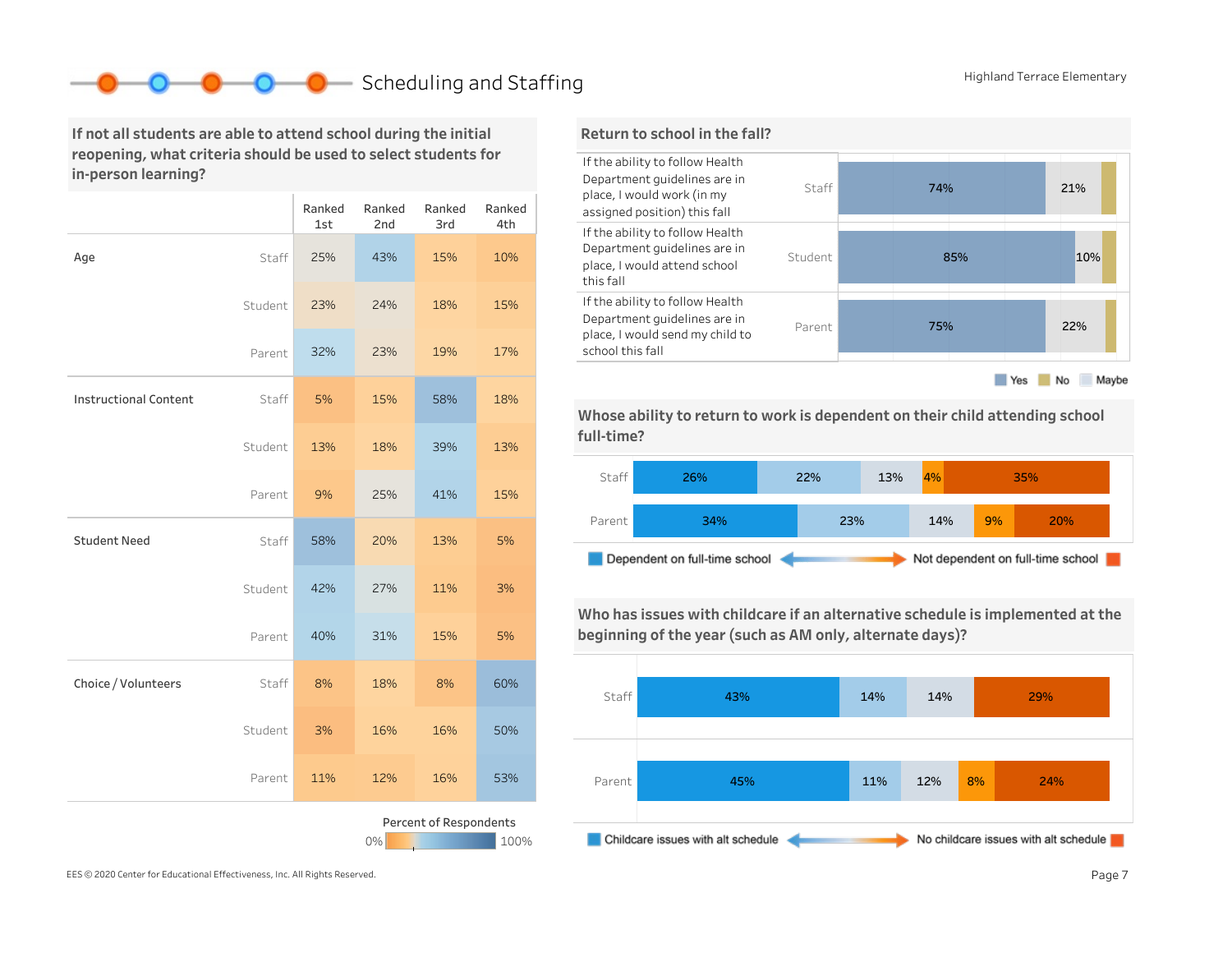**O** C **C** Transportation and Food Service Highland Terrace Elementary



#### What was the school meal experience like for students and parents?

Yes No N/A

#### What percentage of students can get to school without busing?

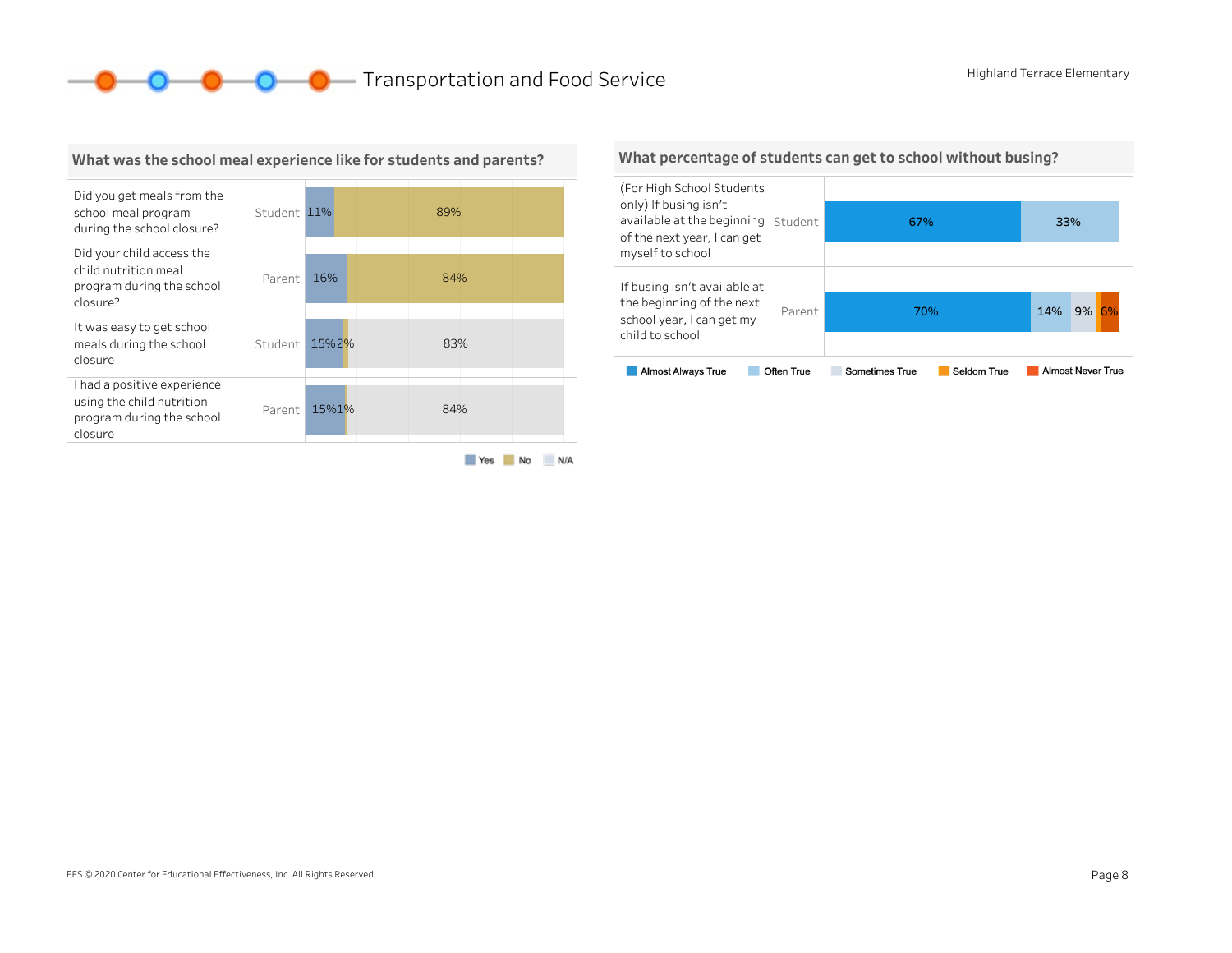### ■ Shoreline Public School Questions Highland Terrace Elementary

Do you anticipate your child will need food service support (free/reduced cost meals, weekend food packs)?



Was it easy for you to find your child's assignments?



Are you receiving communication from the school in a language that you understand?



How do you prefer to receive communication from your school or district for general information?

|        |            |       | Text    |         |              |
|--------|------------|-------|---------|---------|--------------|
|        | Phone Call | Email | Message | US Mail | Social Media |
| Parent | 4          | 225   | 14      |         |              |

How do you prefer to receive communication from your school or district for class assignments?

|        | Phone Call | Email      | Text Message | US Mail |
|--------|------------|------------|--------------|---------|
| Parent |            | つつロ<br>ددے |              |         |

If we have home learning in some form in the fall, what would help students be successful? Blue represents highest responses.





If your child received intervention services, how well did those interventions work to support your child's learning?



year?

How well prepared do you feel students are academically for next school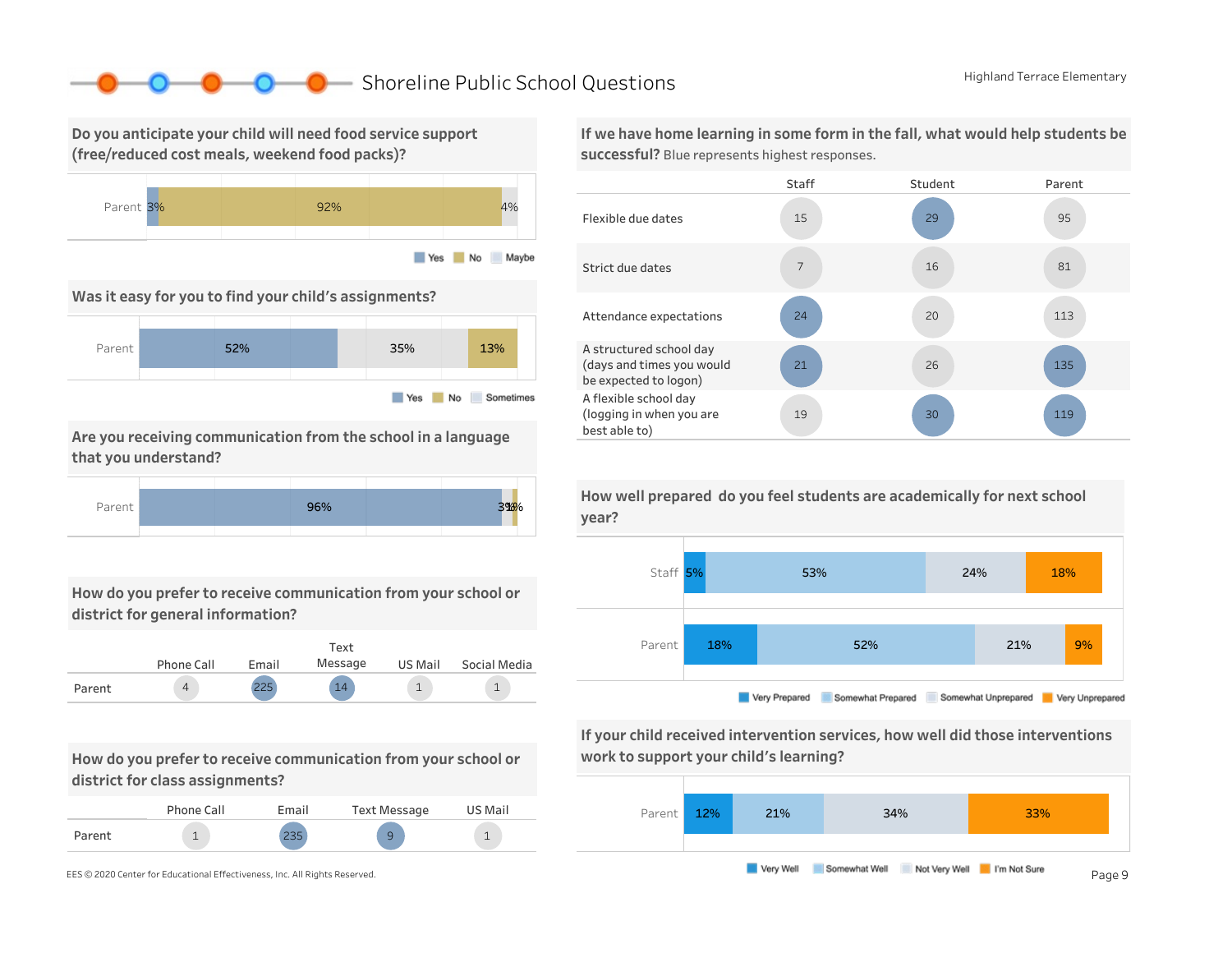### **O** Access and Engagement: Virtual Meetings Highland Terrace Elementary



What happened if a student missed a virtual meeting? If students did not attend a virtual meeting/class, did you make Staff 76% 24% contact with the family or student? Yes No N/A

Frequency of Virtual Class/Group by Responses Blue represents highest responses.

How did virtual meetings address social emotional learning?

| Almost Always True                                       | Often True | Sometimes True |     | Seldom True |     | Almost Never True |
|----------------------------------------------------------|------------|----------------|-----|-------------|-----|-------------------|
| Virtual contacts help me<br>feel connected to my stud    | Staff      |                | 42% | 24%         |     | 29%               |
| Virtual contacts help me<br>feel connected to my teac    | Student    |                |     | 82%         |     | 18%               |
| Virtual contacts helped my<br>child feel connected to th | Parent     |                | 77% |             |     | 19%               |
| Virtual contacts help me<br>feel connected to my stud    | Parent     |                | 63% |             | 11% | 27%               |
|                                                          |            |                |     |             | Yes | No<br>N/A         |

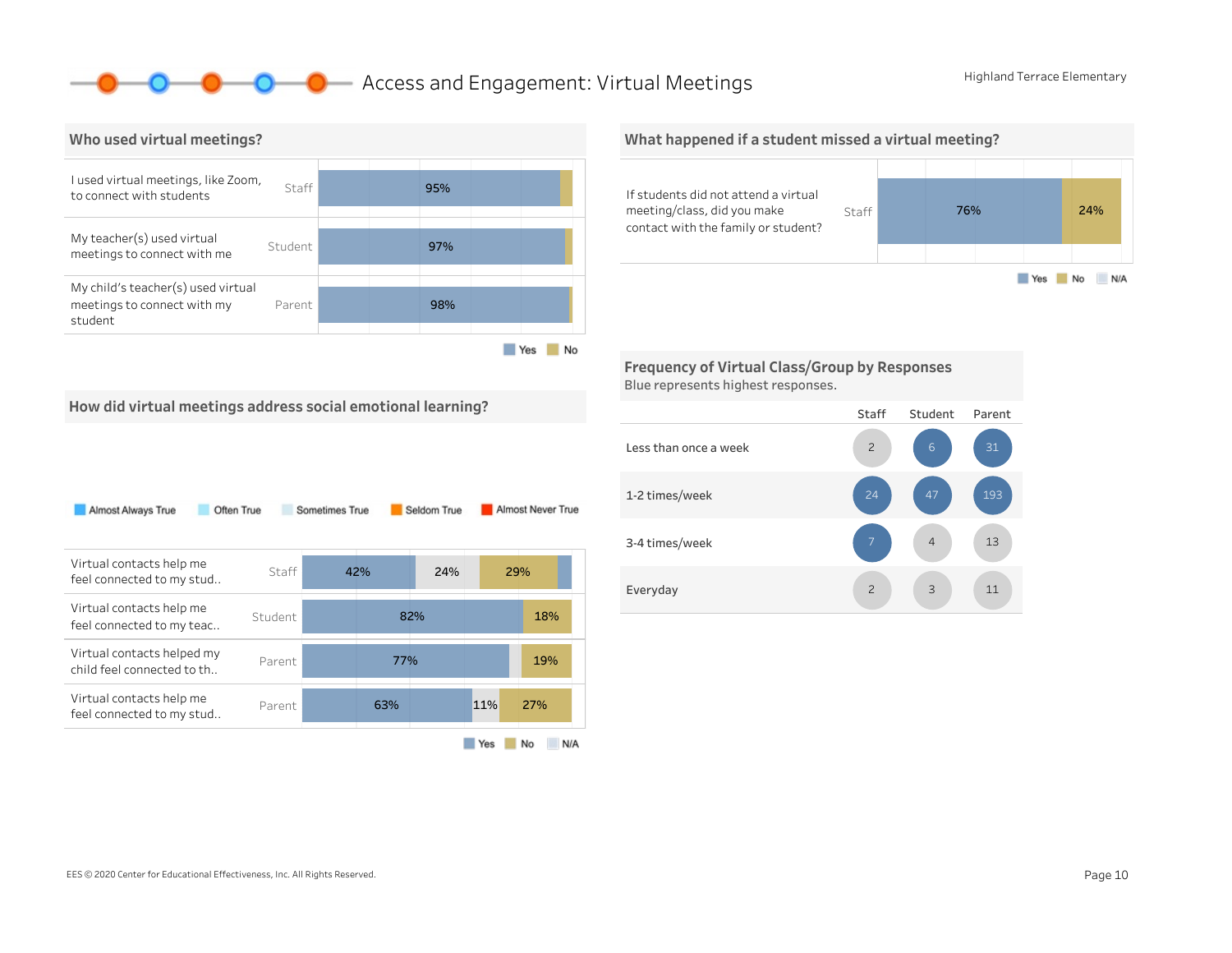# **O O** Access and Engagement Highland Terrace Elementary





# Who accessed the district's COVID-19 online resources?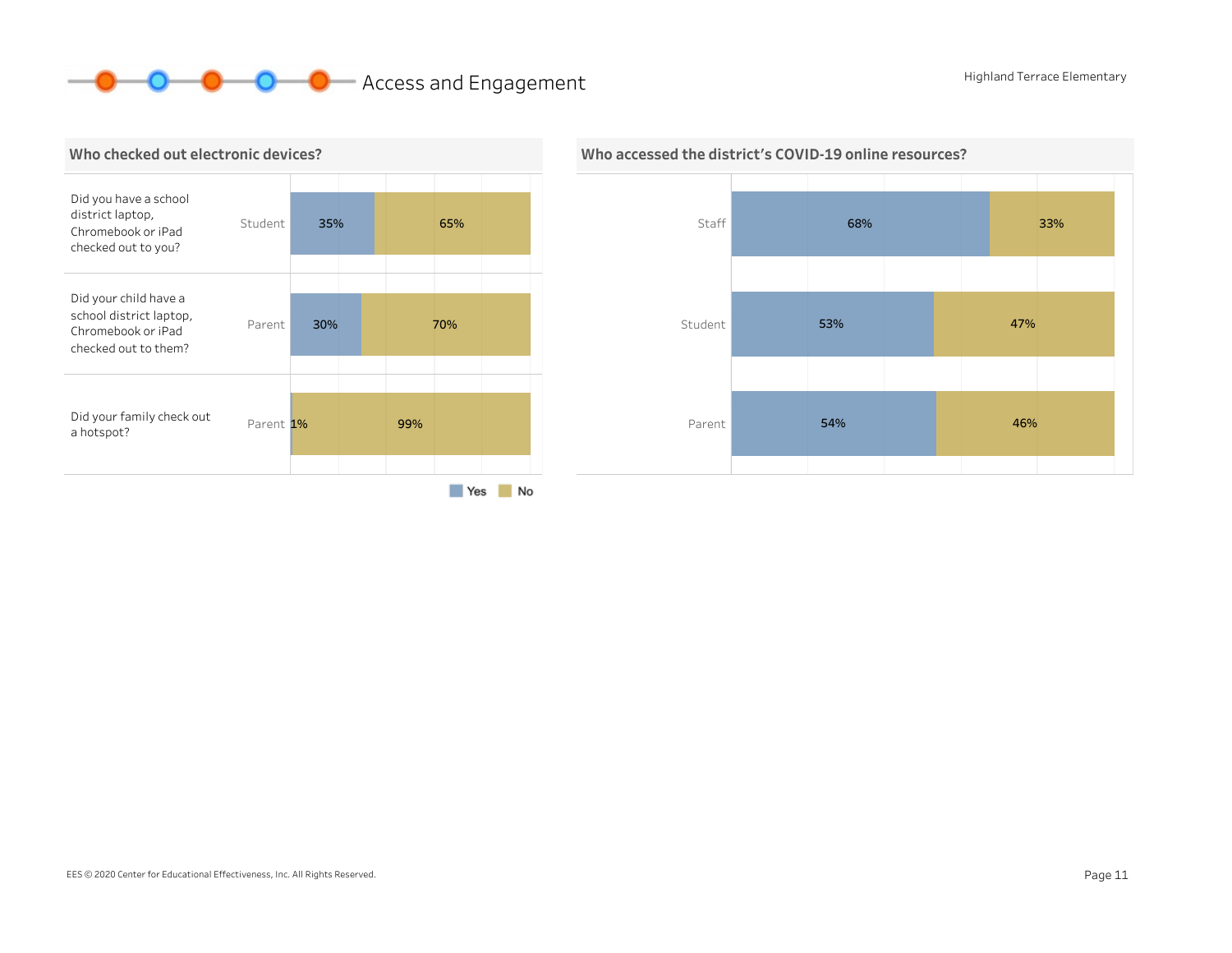



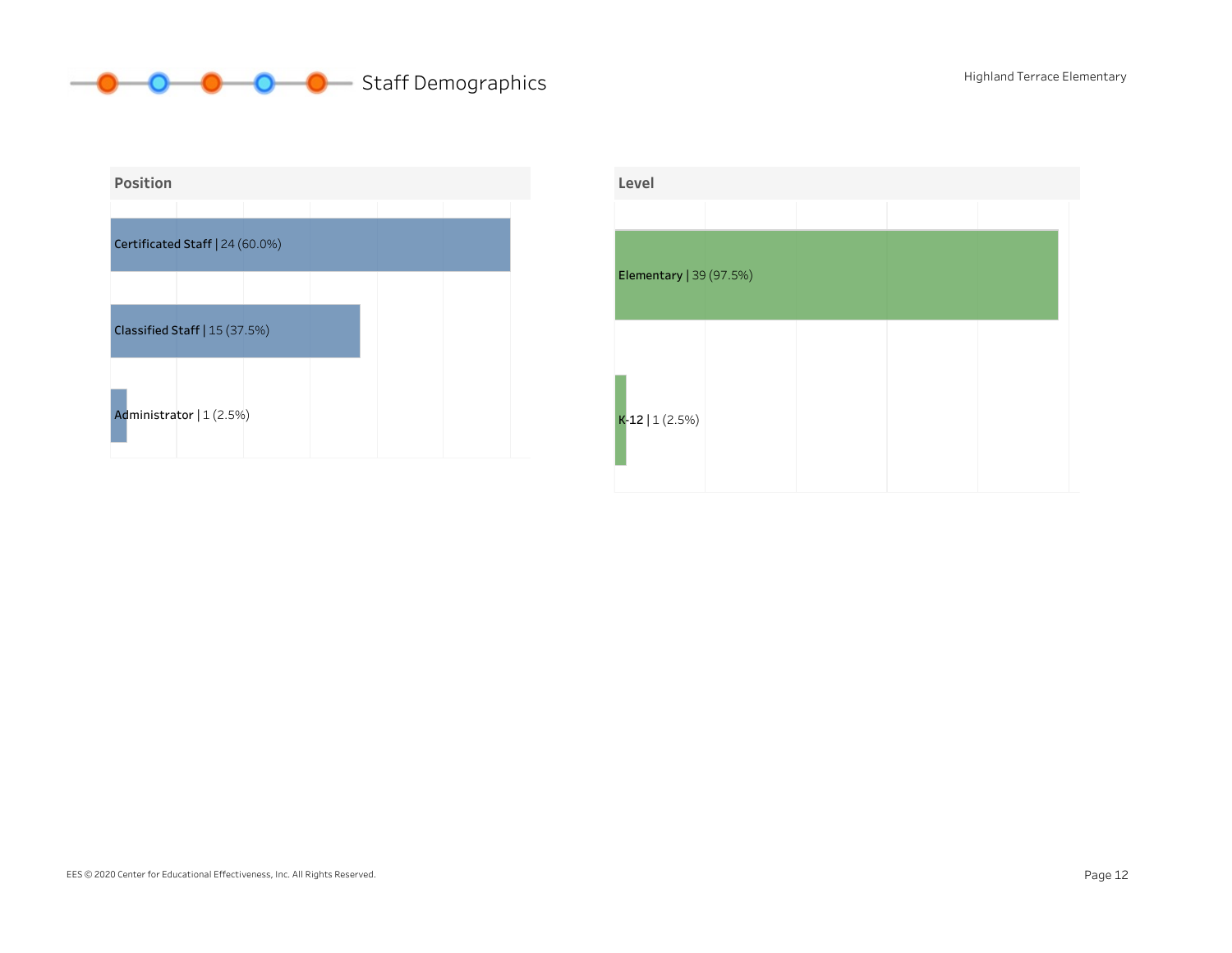# **Student Demographics** Manual Communics Highland Terrace Elementary







Vietnamese  $|1(1.6%)$ English|58(95.1%) Chinese|1(1.6%) **Other** | 1 (1.6%) What is your primary home language?